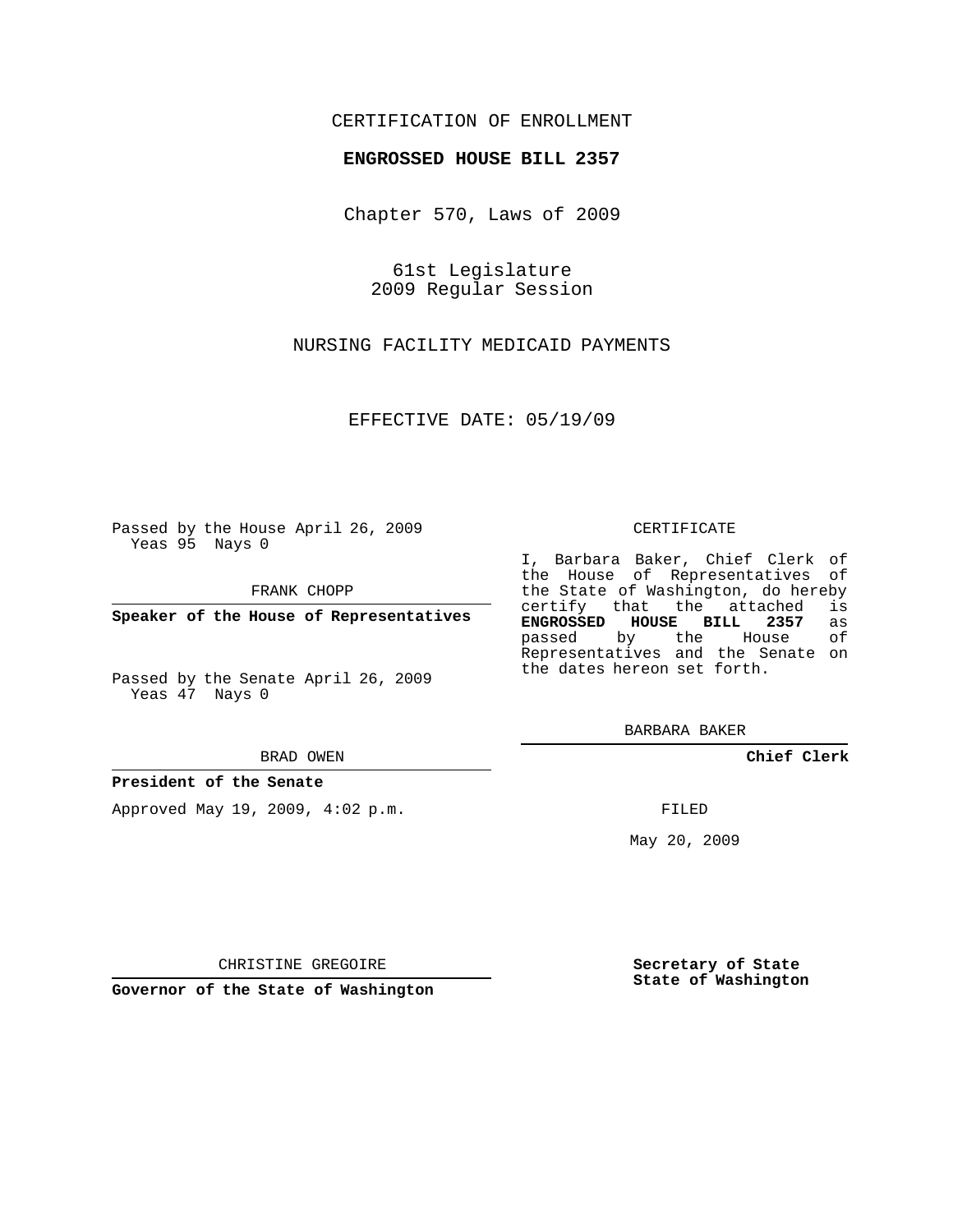# **ENGROSSED HOUSE BILL 2357** \_\_\_\_\_\_\_\_\_\_\_\_\_\_\_\_\_\_\_\_\_\_\_\_\_\_\_\_\_\_\_\_\_\_\_\_\_\_\_\_\_\_\_\_\_

\_\_\_\_\_\_\_\_\_\_\_\_\_\_\_\_\_\_\_\_\_\_\_\_\_\_\_\_\_\_\_\_\_\_\_\_\_\_\_\_\_\_\_\_\_

AS AMENDED BY THE SENATE

Passed Legislature - 2009 Regular Session

**State of Washington 61st Legislature 2009 Regular Session**

**By** Representative Cody

 AN ACT Relating to modifying nursing facility medicaid payments by clarifying legislative intent regarding the statewide weighted average, freezing case mix indices, and revising the use of the economic trends and conditions factor; amending RCW 74.46.431 and 74.46.485; and declaring an emergency.

BE IT ENACTED BY THE LEGISLATURE OF THE STATE OF WASHINGTON:

 **Sec. 1.** RCW 74.46.431 and 2008 c 263 s 2 are each amended to read as follows:

 (1) Effective July 1, 1999, nursing facility medicaid payment rate allocations shall be facility-specific and shall have seven components: Direct care, therapy care, support services, operations, property, financing allowance, and variable return. The department shall establish and adjust each of these components, as provided in this section and elsewhere in this chapter, for each medicaid nursing facility in this state.

 (2) Component rate allocations in therapy care, support services, variable return, operations, property, and financing allowance for essential community providers as defined in this chapter shall be based upon a minimum facility occupancy of eighty-five percent of licensed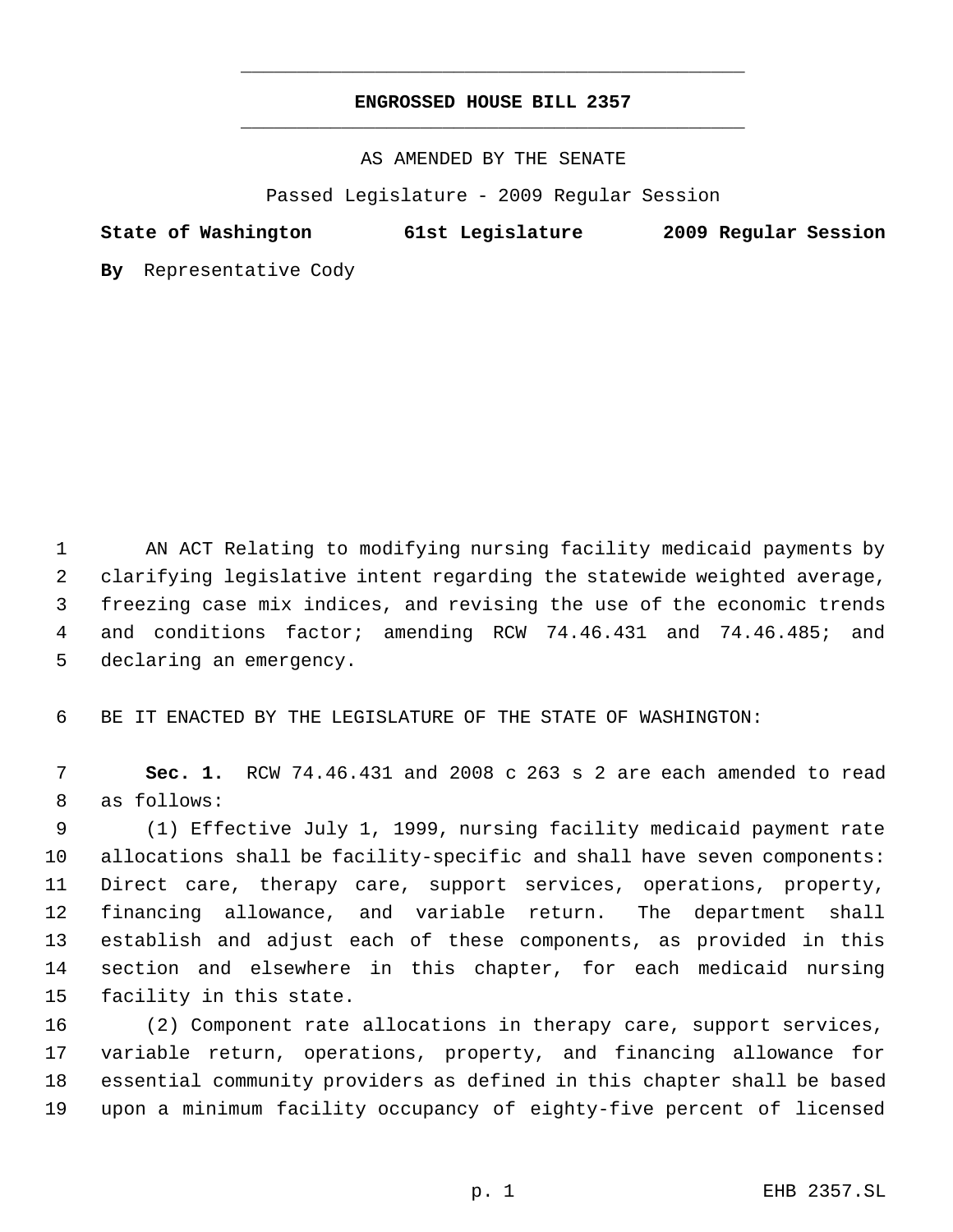beds, regardless of how many beds are set up or in use. For all facilities other than essential community providers, effective July 1, 2001, component rate allocations in direct care, therapy care, support services, and variable return shall be based upon a minimum facility occupancy of eighty-five percent of licensed beds. For all facilities other than essential community providers, effective July 1, 2002, the component rate allocations in operations, property, and financing allowance shall be based upon a minimum facility occupancy of ninety percent of licensed beds, regardless of how many beds are set up or in use. For all facilities, effective July 1, 2006, the component rate allocation in direct care shall be based upon actual facility occupancy. The median cost limits used to set component rate allocations shall be based on the applicable minimum occupancy percentage. In determining each facility's therapy care component rate allocation under RCW 74.46.511, the department shall apply the applicable minimum facility occupancy adjustment before creating the array of facilities' adjusted therapy costs per adjusted resident day. In determining each facility's support services component rate allocation under RCW 74.46.515(3), the department shall apply the applicable minimum facility occupancy adjustment before creating the array of facilities' adjusted support services costs per adjusted resident day. In determining each facility's operations component rate allocation under RCW 74.46.521(3), the department shall apply the minimum facility occupancy adjustment before creating the array of facilities' adjusted general operations costs per adjusted resident day.

 (3) Information and data sources used in determining medicaid payment rate allocations, including formulas, procedures, cost report periods, resident assessment instrument formats, resident assessment methodologies, and resident classification and case mix weighting methodologies, may be substituted or altered from time to time as determined by the department.

 (4)(a) Direct care component rate allocations shall be established using adjusted cost report data covering at least six months. Adjusted cost report data from 1996 will be used for October 1, 1998, through June 30, 2001, direct care component rate allocations; adjusted cost report data from 1999 will be used for July 1, 2001, through June 30, 2006, direct care component rate allocations. Adjusted cost report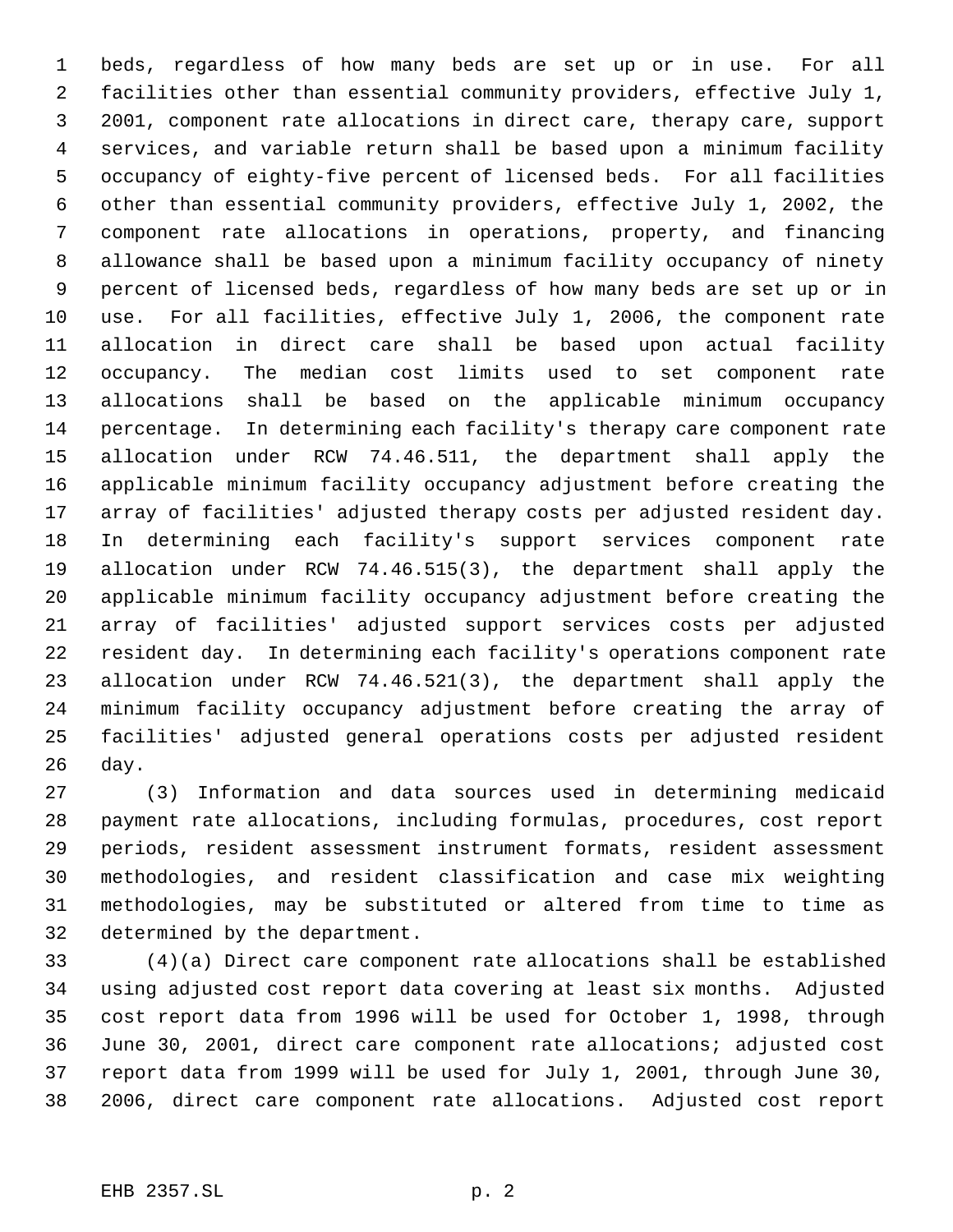data from 2003 will be used for July 1, 2006, through June 30, 2007, direct care component rate allocations. Adjusted cost report data from 2005 will be used for July 1, 2007, through June 30, 2009, direct care component rate allocations. Effective July 1, 2009, the direct care component rate allocation shall be rebased biennially, and thereafter for each odd-numbered year beginning July 1st, using the adjusted cost report data for the calendar year two years immediately preceding the rate rebase period, so that adjusted cost report data for calendar year 2007 is used for July 1, 2009, through June 30, 2011, and so forth.

 (b) Direct care component rate allocations based on 1996 cost report data shall be adjusted annually for economic trends and conditions by a factor or factors defined in the biennial appropriations act. A different economic trends and conditions adjustment factor or factors may be defined in the biennial appropriations act for facilities whose direct care component rate is set equal to their adjusted June 30, 1998, rate, as provided in RCW 74.46.506(5)(i).

 (c) Direct care component rate allocations based on 1999 cost report data shall be adjusted annually for economic trends and conditions by a factor or factors defined in the biennial appropriations act. A different economic trends and conditions adjustment factor or factors may be defined in the biennial appropriations act for facilities whose direct care component rate is set equal to their adjusted June 30, 1998, rate, as provided in RCW 74.46.506(5)(i).

 (d) Direct care component rate allocations based on 2003 cost report data shall be adjusted annually for economic trends and conditions by a factor or factors defined in the biennial appropriations act. A different economic trends and conditions adjustment factor or factors may be defined in the biennial appropriations act for facilities whose direct care component rate is set equal to their adjusted June 30, 2006, rate, as provided in RCW 74.46.506(5)(i).

34 (e) Direct care component rate allocations established in 35 accordance with this chapter shall be adjusted annually for economic trends and conditions by a factor or factors defined in the biennial 37 appropriations act. The economic trends and conditions factor or factors defined in the biennial appropriations act shall not be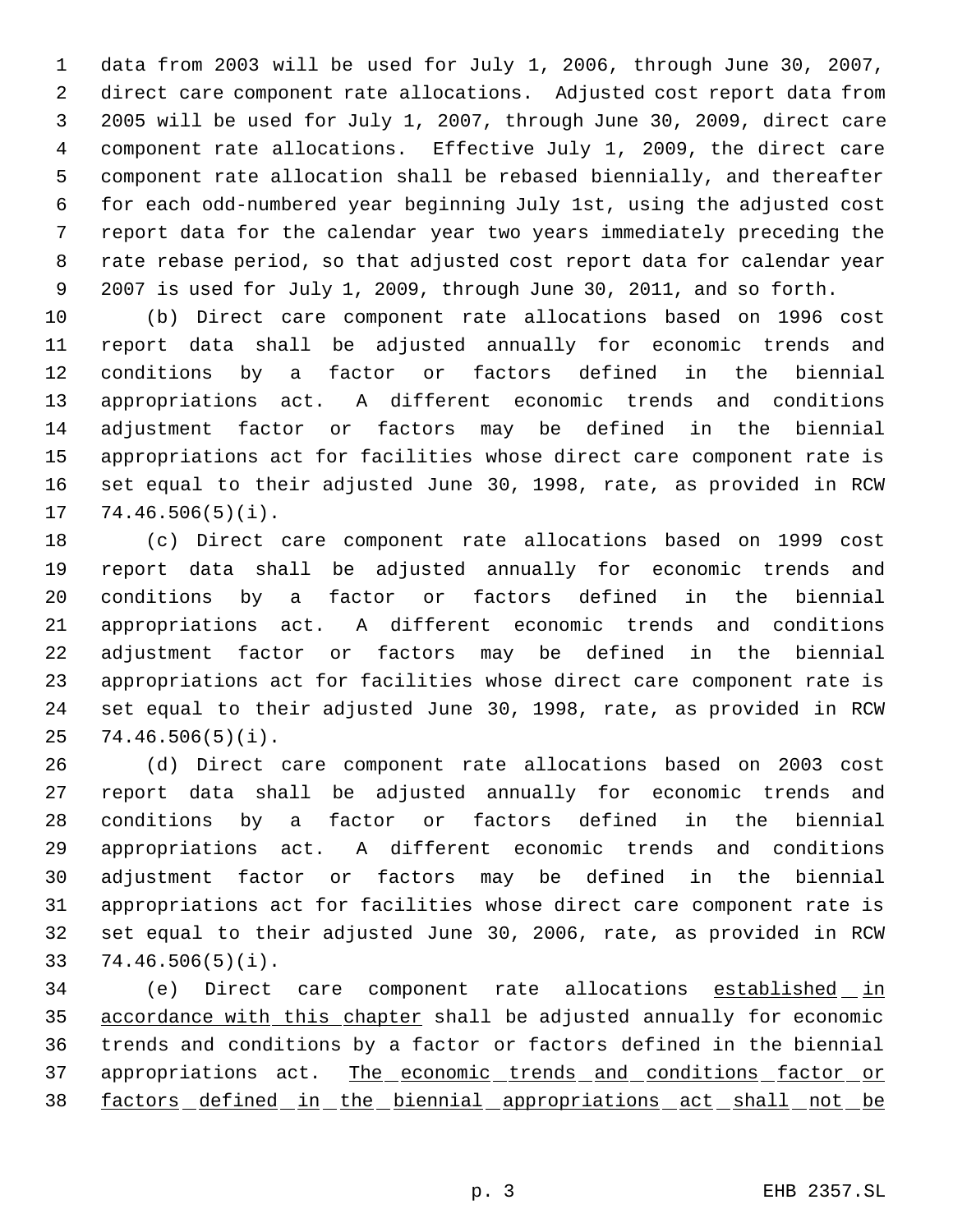1 compounded with the economic trends and conditions factor or factors 2 defined in any other biennial appropriations acts before applying it to the direct care component rate allocation established in accordance 4 with this chapter. When no economic trends and conditions factor or 5 factors for either fiscal year are defined in a biennial appropriations act, no economic trends and conditions factor or factors defined in any 7 earlier biennial appropriations act shall be applied solely or compounded to the direct care component rate allocation established in accordance with this chapter.

 (5)(a) Therapy care component rate allocations shall be established using adjusted cost report data covering at least six months. Adjusted cost report data from 1996 will be used for October 1, 1998, through June 30, 2001, therapy care component rate allocations; adjusted cost report data from 1999 will be used for July 1, 2001, through June 30, 2005, therapy care component rate allocations. Adjusted cost report data from 1999 will continue to be used for July 1, 2005, through June 30, 2007, therapy care component rate allocations. Adjusted cost report data from 2005 will be used for July 1, 2007, through June 30, 2009, therapy care component rate allocations. Effective July 1, 2009, and thereafter for each odd-numbered year beginning July 1st, the therapy care component rate allocation shall be cost rebased biennially, using the adjusted cost report data for the calendar year two years immediately preceding the rate rebase period, so that adjusted cost report data for calendar year 2007 is used for July 1, 2009, through June 30, 2011, and so forth.

26 (b) Therapy care component rate allocations established in 27 accordance with this chapter shall be adjusted annually for economic trends and conditions by a factor or factors defined in the biennial 29 appropriations act. The economic trends and conditions factor or factors defined in the biennial appropriations act shall not be 31 compounded with the economic trends and conditions factor or factors defined in any other biennial appropriations acts before applying it to the therapy care component rate allocation established in accordance with this chapter. When no economic trends and conditions factor or factors for either fiscal year are defined in a biennial appropriations act, no economic trends and conditions factor or factors defined in any 37 earlier biennial appropriations act shall be applied solely or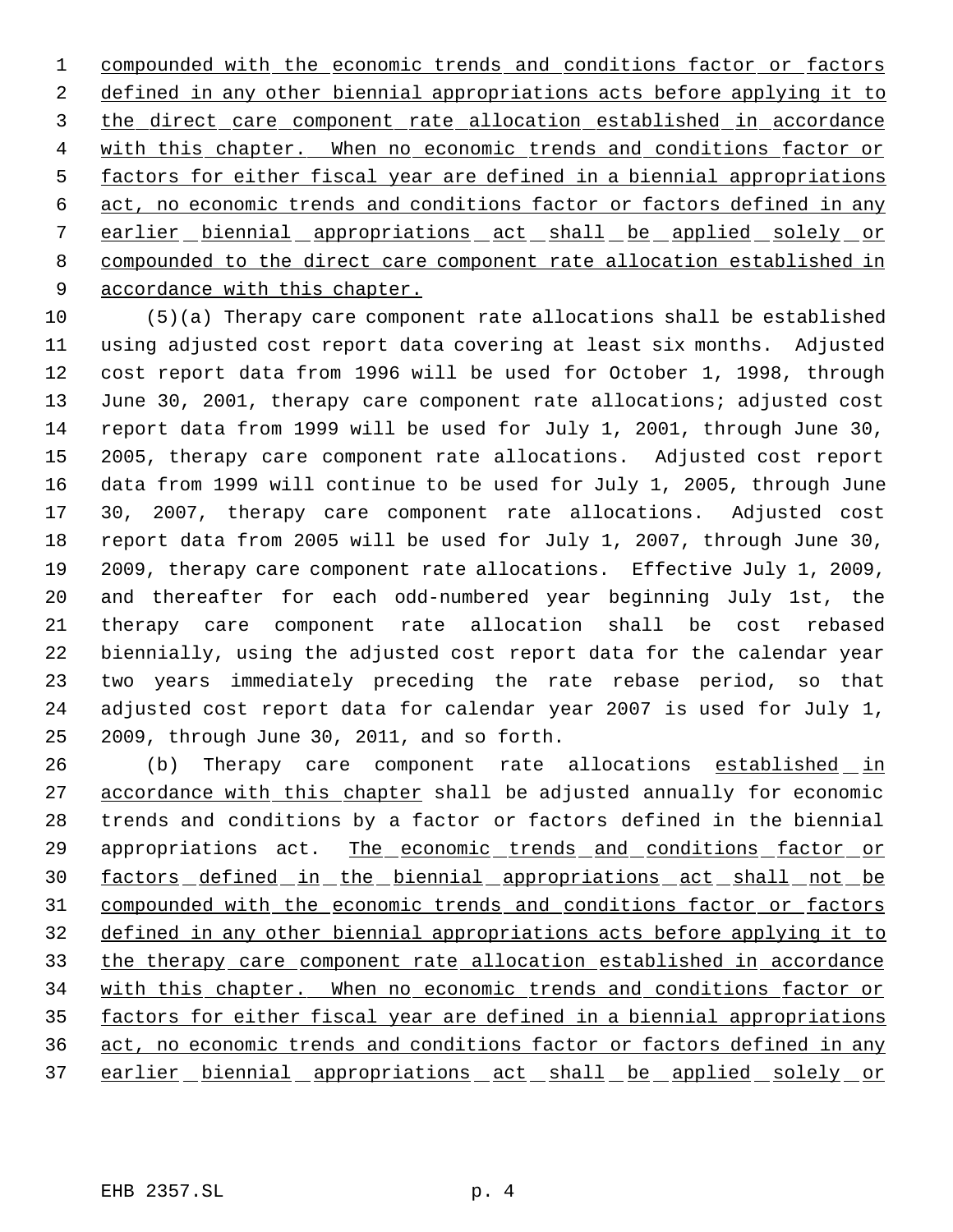compounded to the therapy care component rate allocation established in

accordance with this chapter.

 (6)(a) Support services component rate allocations shall be established using adjusted cost report data covering at least six months. Adjusted cost report data from 1996 shall be used for October 1, 1998, through June 30, 2001, support services component rate allocations; adjusted cost report data from 1999 shall be used for July 1, 2001, through June 30, 2005, support services component rate allocations. Adjusted cost report data from 1999 will continue to be used for July 1, 2005, through June 30, 2007, support services component rate allocations. Adjusted cost report data from 2005 will be used for July 1, 2007, through June 30, 2009, support services component rate allocations. Effective July 1, 2009, and thereafter for each odd-numbered year beginning July 1st, the support services component rate allocation shall be cost rebased biennially, using the adjusted cost report data for the calendar year two years immediately preceding the rate rebase period, so that adjusted cost report data for calendar year 2007 is used for July 1, 2009, through June 30, 2011, and so forth.

20 (b) Support services component rate allocations established in accordance with this chapter shall be adjusted annually for economic trends and conditions by a factor or factors defined in the biennial 23 appropriations act. The economic trends and conditions factor or 24 factors defined in the biennial appropriations act shall not be compounded with the economic trends and conditions factor or factors defined in any other biennial appropriations acts before applying it to 27 the support services component rate allocation established in accordance with this chapter. When no economic trends and conditions factor or factors for either fiscal year are defined in a biennial appropriations act, no economic trends and conditions factor or factors defined in any earlier biennial appropriations act shall be applied solely or compounded to the support services component rate allocation established in accordance with this chapter.

 (7)(a) Operations component rate allocations shall be established using adjusted cost report data covering at least six months. Adjusted cost report data from 1996 shall be used for October 1, 1998, through June 30, 2001, operations component rate allocations; adjusted cost report data from 1999 shall be used for July 1, 2001, through June 30,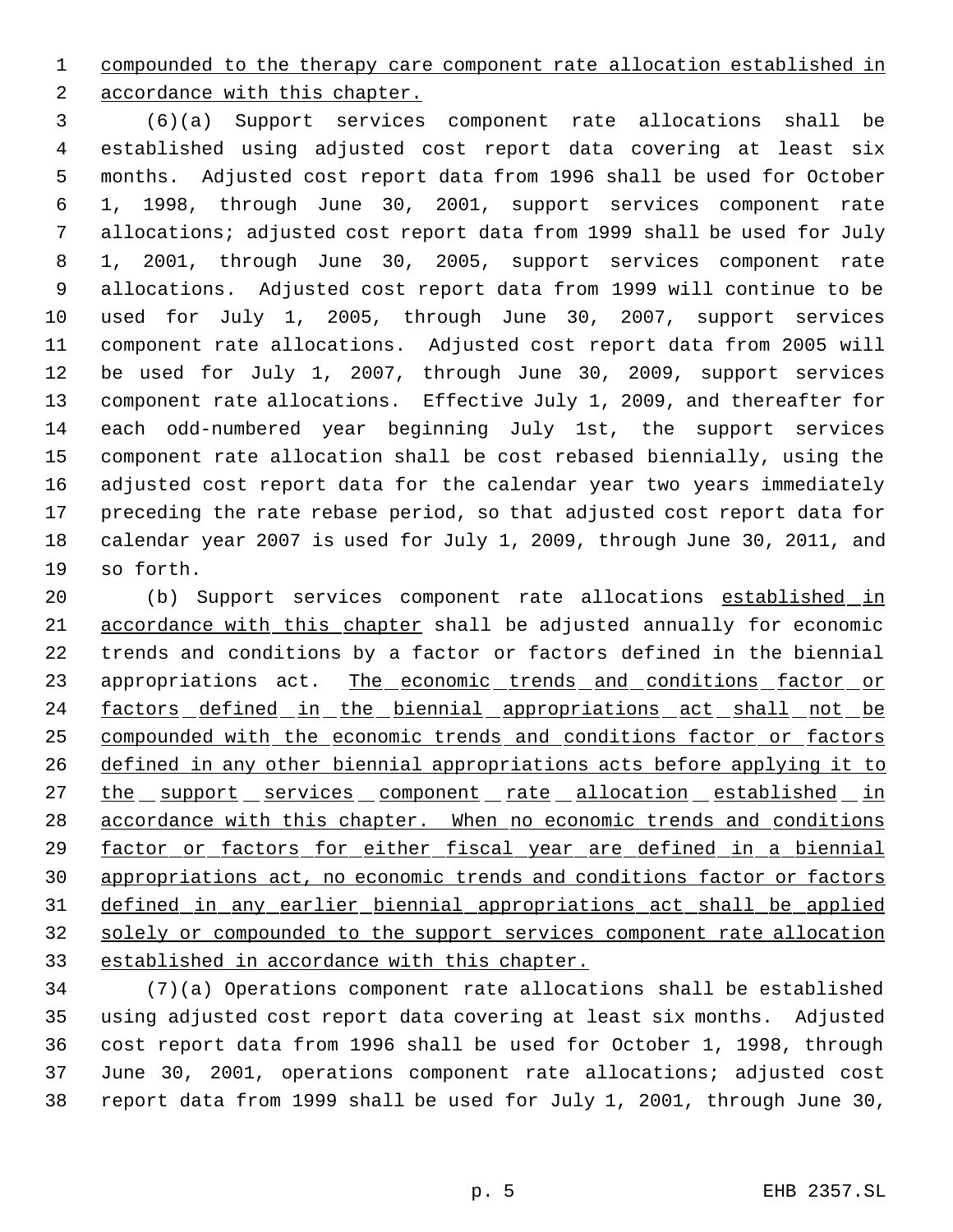2006, operations component rate allocations. Adjusted cost report data from 2003 will be used for July 1, 2006, through June 30, 2007, operations component rate allocations. Adjusted cost report data from 2005 will be used for July 1, 2007, through June 30, 2009, operations component rate allocations. Effective July 1, 2009, and thereafter for each odd-numbered year beginning July 1st, the operations component rate allocation shall be cost rebased biennially, using the adjusted cost report data for the calendar year two years immediately preceding the rate rebase period, so that adjusted cost report data for calendar year 2007 is used for July 1, 2009, through June 30, 2011, and so forth.

12 (b) Operations component rate allocations established in accordance 13 with this chapter shall be adjusted annually for economic trends and conditions by a factor or factors defined in the biennial 15 appropriations act. The economic trends and conditions factor or 16 factors defined in the biennial appropriations act shall not be 17 compounded with the economic trends and conditions factor or factors defined in any other biennial appropriations acts before applying it to 19 the operations component rate allocation established in accordance with 20 this chapter. When no economic trends and conditions factor or factors for either fiscal year are defined in a biennial appropriations act, no economic trends and conditions factor or factors defined in any earlier biennial appropriations act shall be applied solely or compounded to 24 the operations component rate allocation established in accordance with this chapter. A different economic trends and conditions adjustment factor or factors may be defined in the biennial appropriations act for facilities whose operations component rate is set equal to their adjusted June 30, 2006, rate, as provided in RCW 74.46.521(4).

 (8) For July 1, 1998, through September 30, 1998, a facility's property and return on investment component rates shall be the facility's June 30, 1998, property and return on investment component rates, without increase. For October 1, 1998, through June 30, 1999, a facility's property and return on investment component rates shall be rebased utilizing 1997 adjusted cost report data covering at least six months of data.

 (9) Total payment rates under the nursing facility medicaid payment system shall not exceed facility rates charged to the general public for comparable services.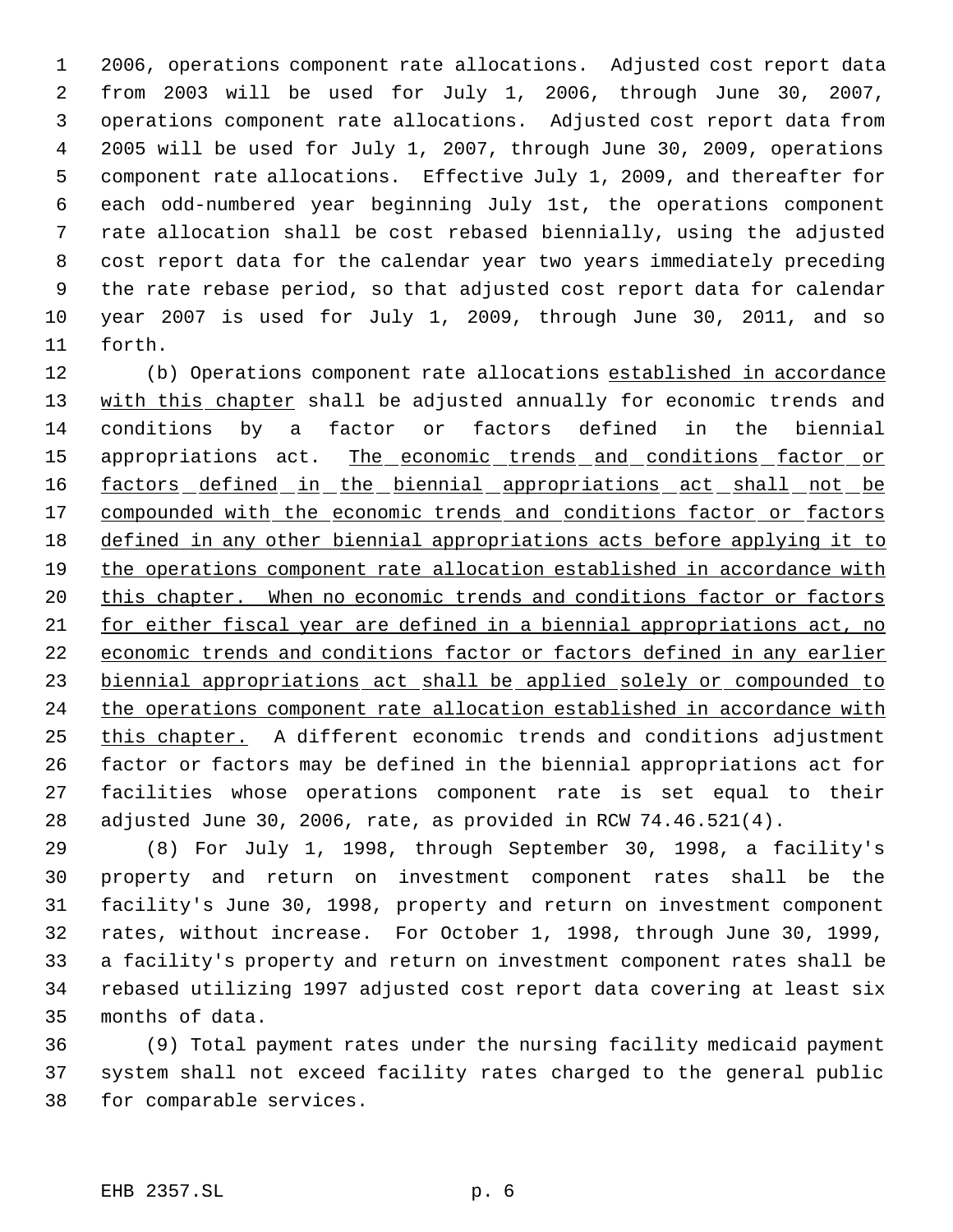(10) Medicaid contractors shall pay to all facility staff a minimum wage of the greater of the state minimum wage or the federal minimum wage.

 (11) The department shall establish in rule procedures, principles, and conditions for determining component rate allocations for facilities in circumstances not directly addressed by this chapter, including but not limited to: The need to prorate inflation for partial-period cost report data, newly constructed facilities, existing facilities entering the medicaid program for the first time or after a period of absence from the program, existing facilities with expanded new bed capacity, existing medicaid facilities following a change of ownership of the nursing facility business, facilities banking beds or converting beds back into service, facilities temporarily reducing the number of set-up beds during a remodel, facilities having less than six months of either resident assessment, cost report data, or both, under the current contractor prior to rate setting, and other circumstances.

 (12) The department shall establish in rule procedures, principles, and conditions, including necessary threshold costs, for adjusting rates to reflect capital improvements or new requirements imposed by the department or the federal government. Any such rate adjustments are subject to the provisions of RCW 74.46.421.

 (13) Effective July 1, 2001, medicaid rates shall continue to be revised downward in all components, in accordance with department rules, for facilities converting banked beds to active service under chapter 70.38 RCW, by using the facility's increased licensed bed capacity to recalculate minimum occupancy for rate setting. However, for facilities other than essential community providers which bank beds under chapter 70.38 RCW, after May 25, 2001, medicaid rates shall be revised upward, in accordance with department rules, in direct care, therapy care, support services, and variable return components only, by using the facility's decreased licensed bed capacity to recalculate minimum occupancy for rate setting, but no upward revision shall be made to operations, property, or financing allowance component rates. The direct care component rate allocation shall be adjusted, without using the minimum occupancy assumption, for facilities that convert banked beds to active service, under chapter 70.38 RCW, beginning on July 1, 2006. Effective July 1, 2007, component rate allocations for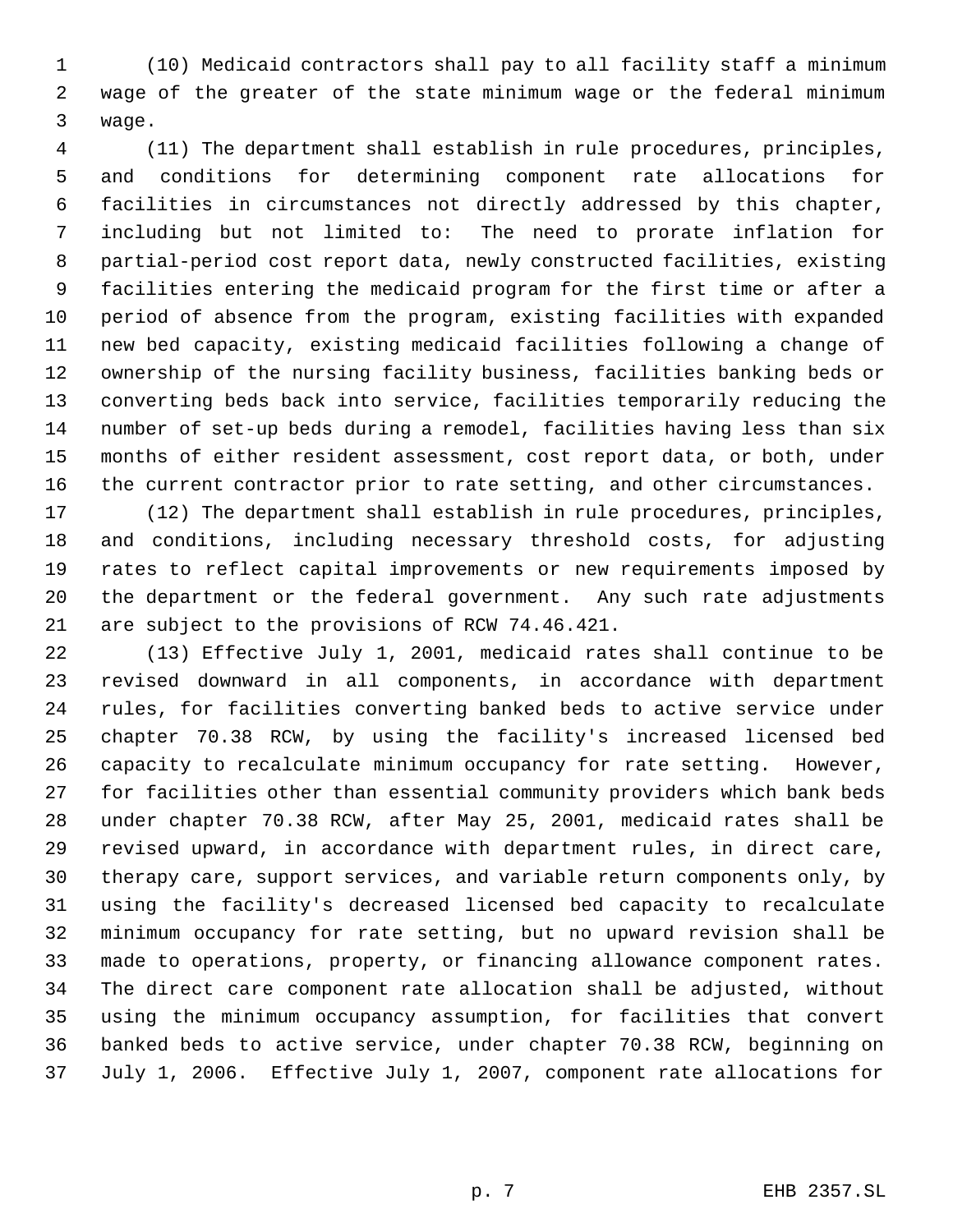direct care shall be based on actual patient days regardless of whether a facility has converted banked beds to active service.

 (14) Facilities obtaining a certificate of need or a certificate of need exemption under chapter 70.38 RCW after June 30, 2001, must have a certificate of capital authorization in order for (a) the depreciation resulting from the capitalized addition to be included in calculation of the facility's property component rate allocation; and (b) the net invested funds associated with the capitalized addition to be included in calculation of the facility's financing allowance rate allocation.

 **Sec. 2.** RCW 74.46.485 and 1998 c 322 s 22 are each amended to read as follows:

(1) The department shall:

14 (a) Employ the resource utilization group III case mix classification methodology. The department shall use the forty-four group index maximizing model for the resource utilization group III grouper version 5.10, but the department may revise or update the classification methodology to reflect advances or refinements in 19 resident assessment or classification, subject to federal requirementsi and

 (b) Implement minimum data set 3.0 under the authority of this 22 section and RCW 74.46.431(3). The department must notify nursing home 23 contractors twenty-eight days in advance the date of implementation of the minimum data set 3.0. In the notification, the department must 25 identify for all quarterly rate settings following the date of minimum data set 3.0 implementation a previously established quarterly case mix 27 adjustment established for the quarterly rate settings that will be used for quarterly case mix calculations in direct care until minimum 29 data set 3.0 is fully implemented. After the department has fully implemented minimum data set 3.0, it must adjust any quarter in which it used the previously established quarterly case mix adjustment using the new minimum data set 3.0 data.

 (2) A default case mix group shall be established for cases in which the resident dies or is discharged for any purpose prior to completion of the resident's initial assessment. The default case mix group and case mix weight for these cases shall be designated by the department.